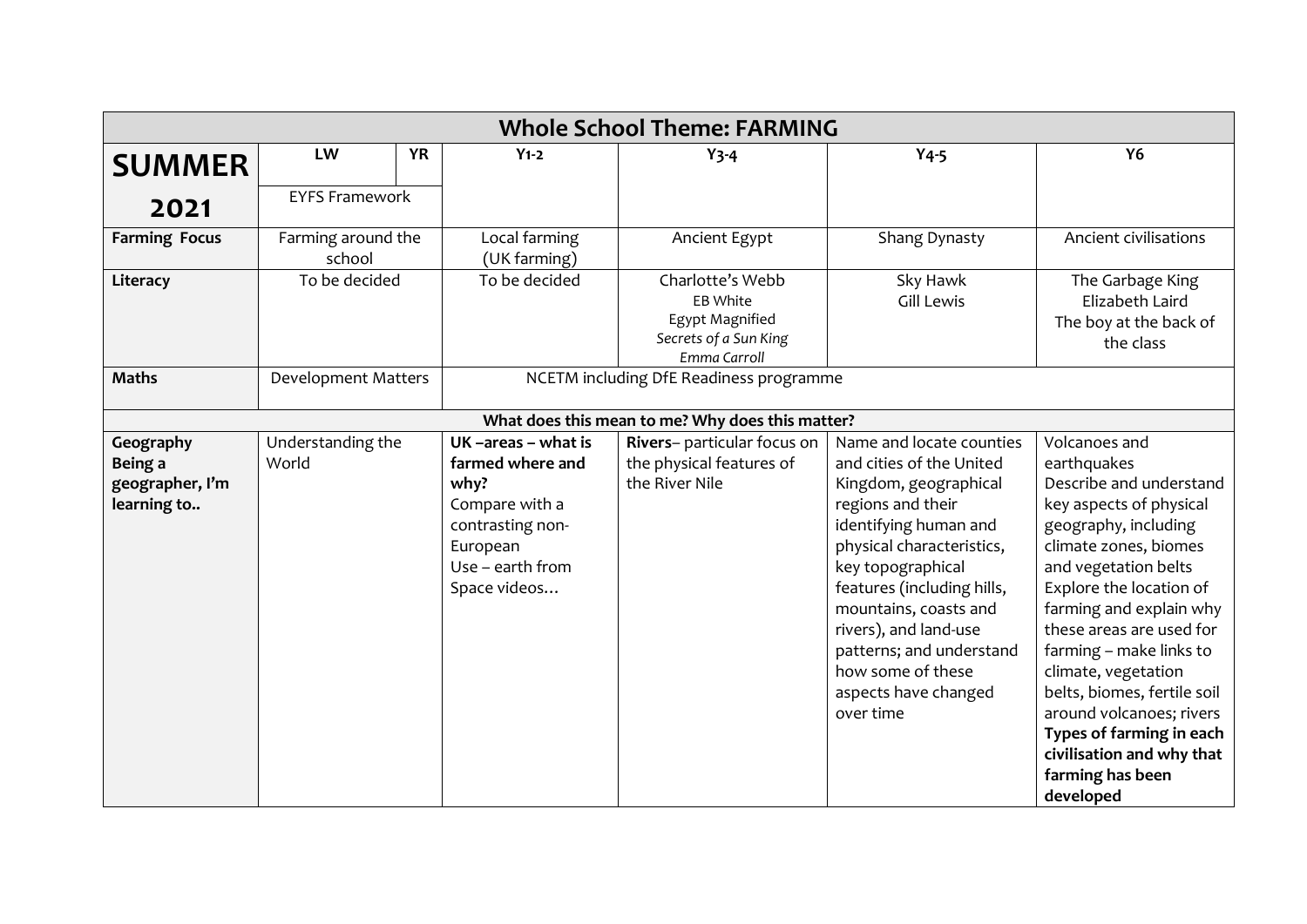| <b>History</b>     | People and        | Significant events,     | Ancient Egyptians -     | <b>Shang Dynasty</b>        | The achievements of the     |
|--------------------|-------------------|-------------------------|-------------------------|-----------------------------|-----------------------------|
| Being a historian, | communities       | people and places       | civilisation            | Children should construct   | earliest civilizations - an |
| I'm learning to    |                   | with in locality        | Farming along the River | informed responses that     | overview of where and       |
|                    |                   | Changes in living       | Nile                    | involve thoughtful          | when the first              |
|                    |                   | memory                  |                         | selection and organisation  | civilizations appeared      |
|                    |                   | sources                 |                         | of relevant historical      | and a depth study of one    |
|                    |                   |                         |                         | information.                | of the following: Ancient   |
|                    |                   | Past and present        |                         | Know and understand         | Sumer (Mesopotamia);        |
|                    |                   | farming                 |                         | significant aspects of the  | The Indus Valley; Ancient   |
|                    |                   | photographic/           |                         | history of the wider world: | Egypt; The Shang            |
|                    |                   | physical                |                         | the nature of ancient       | Dynasty of Ancient China    |
|                    |                   | Farming - field to      |                         | civilisations; the          | - making links between      |
|                    |                   | food                    |                         | expansion and dissolution   | the 4 ancient               |
|                    |                   | Farming in Wrenbury/    |                         | of empires; characteristic  | civilisations and           |
|                    |                   | Nantwich                |                         | features of past non-       | identifying farming         |
|                    |                   | <b>Jethro Tull</b>      |                         | European societies;         | within each civilisations   |
|                    |                   |                         |                         | achievements and follies    | Ethiopia - TGK -            |
|                    |                   |                         |                         | of mankind                  | Subsistence farming         |
| <b>Science</b>     | Understanding the | <b>Plants</b>           | Materials - changes in  | <b>Plants and animals</b>   | <b>Evolution and</b>        |
| Being a scientist, | World             | Identify the basic      | state                   | Find out and describe how   | inheritance                 |
| I'm learning to    |                   | structure of a variety  | <b>Rocks and soils</b>  | plants need water, light    |                             |
|                    |                   | of common flowering     |                         | and a suitable temperature  |                             |
|                    |                   | plants, including trees |                         | to grow and stay healthy.   |                             |
|                    |                   | Observe and describe    |                         | Describe how animals        |                             |
|                    |                   | how seeds and bulbs     |                         | obtain their food from      |                             |
|                    |                   | grow into mature        |                         | plants and other animals    |                             |
|                    |                   | plants                  |                         | Describe the differences in |                             |
|                    |                   | Find out and describe   |                         | the life cycles of a        |                             |
|                    |                   | how plants need         |                         | mammal, an amphibian, an    |                             |
|                    |                   | water, light and a      |                         | insect and a bird.          |                             |
|                    |                   | suitable temperature    |                         |                             |                             |
|                    |                   | to grow to stay         |                         |                             |                             |
|                    |                   | healthy.                |                         |                             |                             |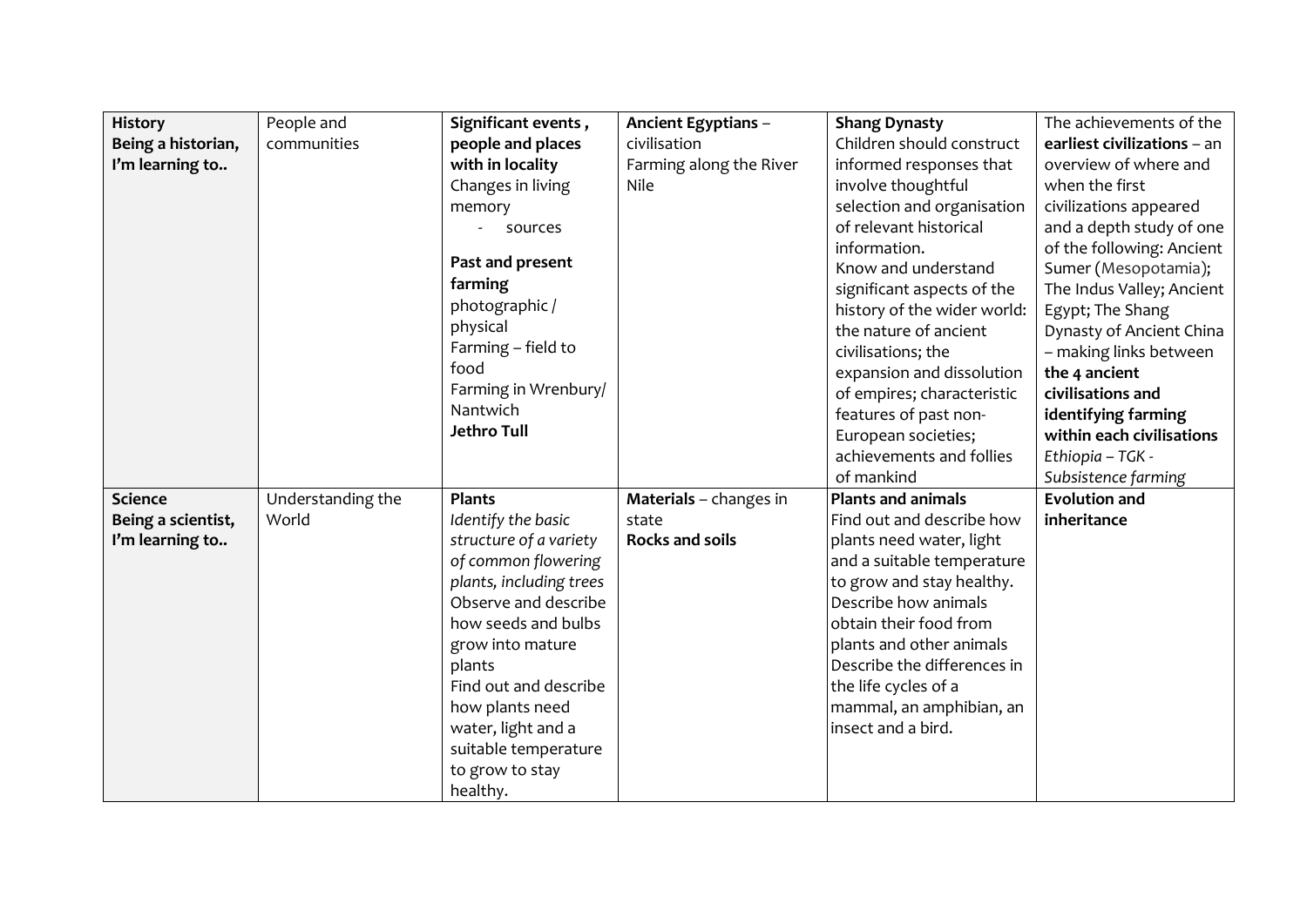|                                                              |                                     | Describe how animals<br>obtain their food<br>from plants and other<br>animals, using the<br>idea of a simple food<br>chain, and identify<br>and name different<br>sources of food. |                                                                                                                                                                                                                                     |                                                                                                                                                                                                                                                                                                                                                                                              |                                                                                                                                                                                       |
|--------------------------------------------------------------|-------------------------------------|------------------------------------------------------------------------------------------------------------------------------------------------------------------------------------|-------------------------------------------------------------------------------------------------------------------------------------------------------------------------------------------------------------------------------------|----------------------------------------------------------------------------------------------------------------------------------------------------------------------------------------------------------------------------------------------------------------------------------------------------------------------------------------------------------------------------------------------|---------------------------------------------------------------------------------------------------------------------------------------------------------------------------------------|
| Art/D&T<br>Being an artist /<br>designer, I'm<br>learning to | Being creative/being<br>imaginative | Colour mixing -<br>farming landscapes<br>Collage<br>To develop a wide<br>range of art & design<br>techniques including<br>colour, pattern,<br>texture, line                        | Drawing/painting<br>Egyptian farming scenes<br>ink on papyrus -                                                                                                                                                                     | <b>Silk Painting</b><br>Improve their mastery of<br>art and design techniques,<br>including drawing,<br>painting and sculpture<br>with a range of materials.<br><b>Chinese silk paintings</b>                                                                                                                                                                                                | <b>Malleable materials</b><br>$Clay - taking meaning$<br>from symbols (ancient<br>civilisation)<br>Create own in clay                                                                 |
| <b>Music</b><br>Being a musician,<br>I'm learning to         |                                     | Listen with<br>concentration and<br>understanding to a<br>range of high-quality<br>live and recorded<br>music<br>Vivaldi - The Four<br><b>Seasons</b>                              | Folk music<br>https://folkcloud.com/folk-<br>music-by-country/egypt<br>appreciate & understand a<br>wide range of high-quality<br>live & recorded music<br>drawn from different<br>traditions & from great<br>composers & musicians | Express an<br>opinion/judgement about<br>a piece of music and<br>justify it in a basic way.<br>Use an extended musical<br>vocabulary to express<br>personal taste. Compose<br>and play a melody with at<br>least 5 different notes.<br>Using five note scales to<br>compose and perform<br>melodies. Lark Ascending -<br>Vaughan Williams<br>https://www.youtube.com<br>/watch?v=ZR2JlDnT2l8 | Music from around the<br>world - explore the<br>music used during each<br>of the ancient<br>civilizations<br><b>Explore instruments</b><br>(including instruments of<br>an orchestra) |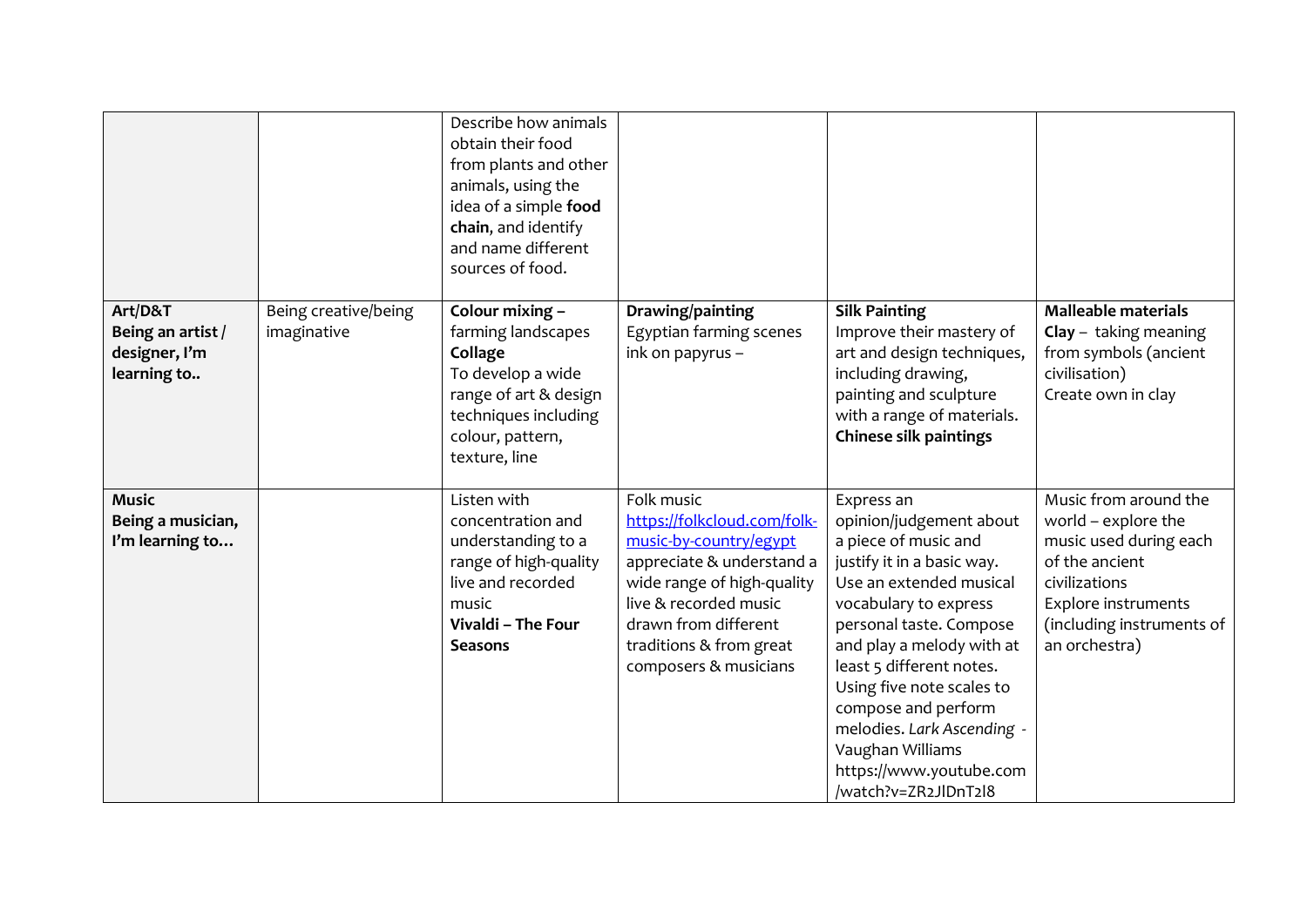| <b>RE</b>                              | Ch- God's love in<br>creation.<br>J-Objects that remind<br>Jews of faith-<br>symbols, badges:<br>tallit, tefillin & kippah | J - What are the important<br>events in a Jewish<br>person's life?<br>I-What do Muslims say<br>God is like?  | Ch-Why do Christians<br>want to share the world's<br>resources?<br>H-Introduction to<br>Hinduism. How do Hindus<br>describe God? | H-How and why do<br>Hindus show respect for<br>all living things?<br>Ch-Why do Christians<br>want to share the<br>world's resources?                                                                                                                                                                |  |  |
|----------------------------------------|----------------------------------------------------------------------------------------------------------------------------|--------------------------------------------------------------------------------------------------------------|----------------------------------------------------------------------------------------------------------------------------------|-----------------------------------------------------------------------------------------------------------------------------------------------------------------------------------------------------------------------------------------------------------------------------------------------------|--|--|
| Computing                              | Common uses of IT<br>beyond school.<br>Google earth and IT<br>used in spaceships                                           | Combining more than 1<br>source of info within<br>presentation eg power<br>point;                            | Understand that<br>algorithms can help the<br>user to solve problems.                                                            | Use sequence, selection,<br>&repetition in programs;<br>work with variables &<br>various forms of input &<br>output.<br>Use logical reasoning to<br>explain how some<br>simple algorithms work<br>& to detect and correct<br>errors in algorithms &<br>programs Barefoot<br>computing & film making |  |  |
|                                        | Digital literacy - how to use technology safely and respectfully                                                           |                                                                                                              |                                                                                                                                  |                                                                                                                                                                                                                                                                                                     |  |  |
| <b>PE</b>                              | Developing jumping<br>and running through<br>athletics;<br>Striking & Fielding.                                            | Developing the skills of<br>control and balance and<br>running through Athletics<br>Striking & Fielding.     | Developing the skills of<br>control and balance and<br>running through Athletics<br>Striking & Fielding.                         | Developing the skills of<br>control and balance and<br>running through<br>Athletics<br>Striking & Fielding.                                                                                                                                                                                         |  |  |
| <b>RSE</b>                             | Y1: Growing and caring<br>for ourselves-families<br>and care<br>Y2: Differences- naming<br>body parts                      | Y3: Valuing difference and<br>Keeping safe -help and<br>support<br>Y4: Growing up - healthy<br>relationships | Y4: Growing up - healthy<br>relationships                                                                                        | Y6: Puberty help &<br>support- Communication<br>and relationships                                                                                                                                                                                                                                   |  |  |
| <b>Health and safety</b>               |                                                                                                                            | Sun safety<br>Online safety                                                                                  |                                                                                                                                  |                                                                                                                                                                                                                                                                                                     |  |  |
| <b>Wellbeing Lunch</b><br><b>Clubs</b> | <b>Action for Happiness - GREAT DREAM</b>                                                                                  |                                                                                                              |                                                                                                                                  |                                                                                                                                                                                                                                                                                                     |  |  |